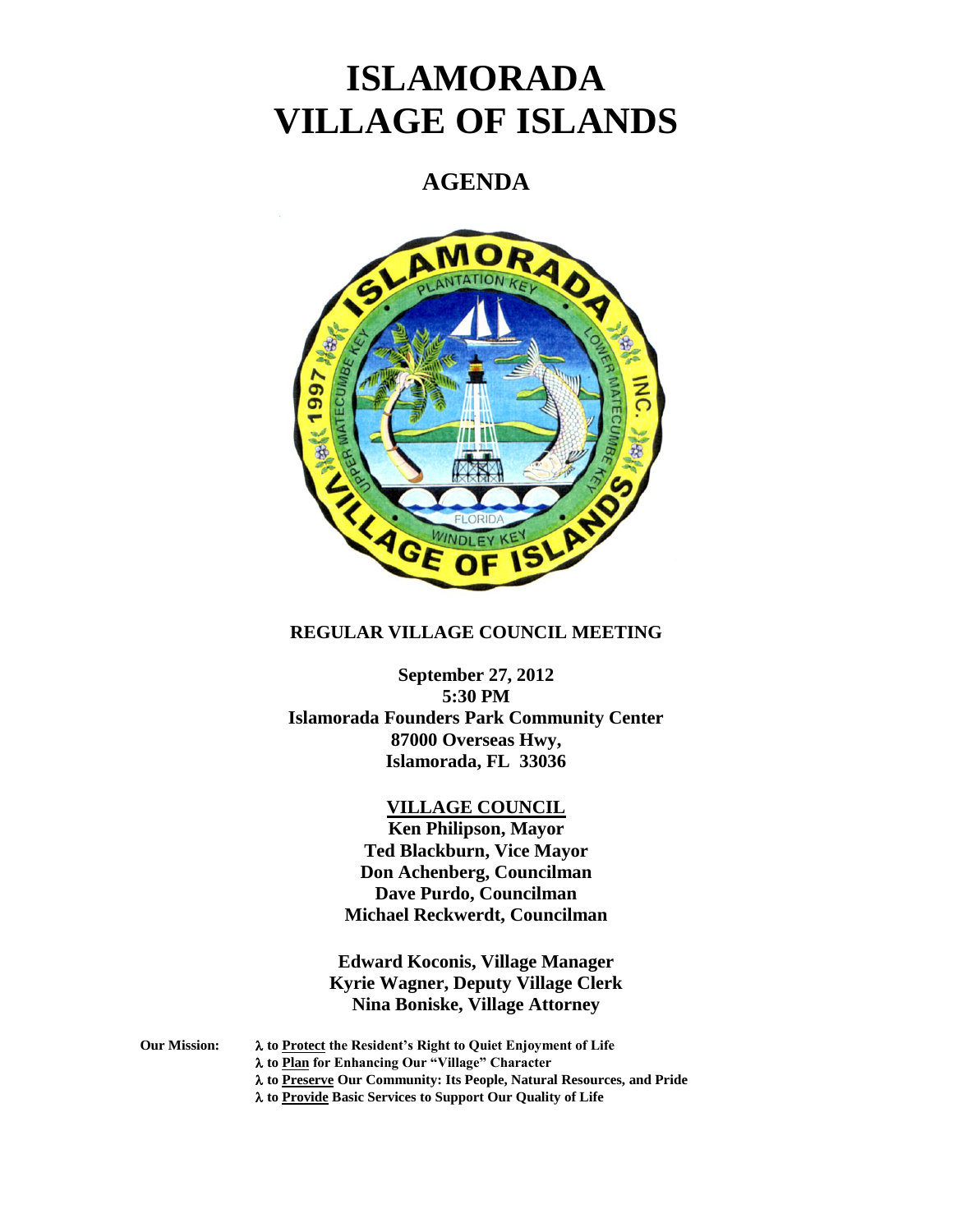

## **ISLAMORADA, VILLAGE OF ISLANDS REGULAR VILLAGE COUNCIL MEETING**

#### **Founders Park Community Center 87000 Overseas Hwy Islamorada, FL 33036 September 27, 2012 5:30 PM**

- **I. CALL TO ORDER\ROLL CALL**
- **II. PLEDGE OF ALLEGIANCE**
- **III. PRESENTATION**
- **IV. PUBLIC COMMENT**
- **V. AGENDA: Request for Deletion / Emergency Additions**

### **VI. CITIZENS' ADVISORY COMMITTEE UPDATES**

**A.** Workforce / Affordable Housing Citizens' Advisory Committee – Chairperson Barry Wray

#### **VII. WASTEWATER MATTERS**

**A.** Wastewater Update

## **VIII. ONSENT AGENDA**

(All items on the Consent Agenda are considered routine by the Village Council and will be approved by one motion. There will be no separate discussion of these items unless a Councilmember so requests, in which event, the item will be moved to the Main Agenda.)

**A.** Minutes:

September 6, 2012 Special Call Village Council Meeting **TAB 1** September 6, 2012 Special Call Village Council Meeting September 12, 2012 Special Call Village Council Meeting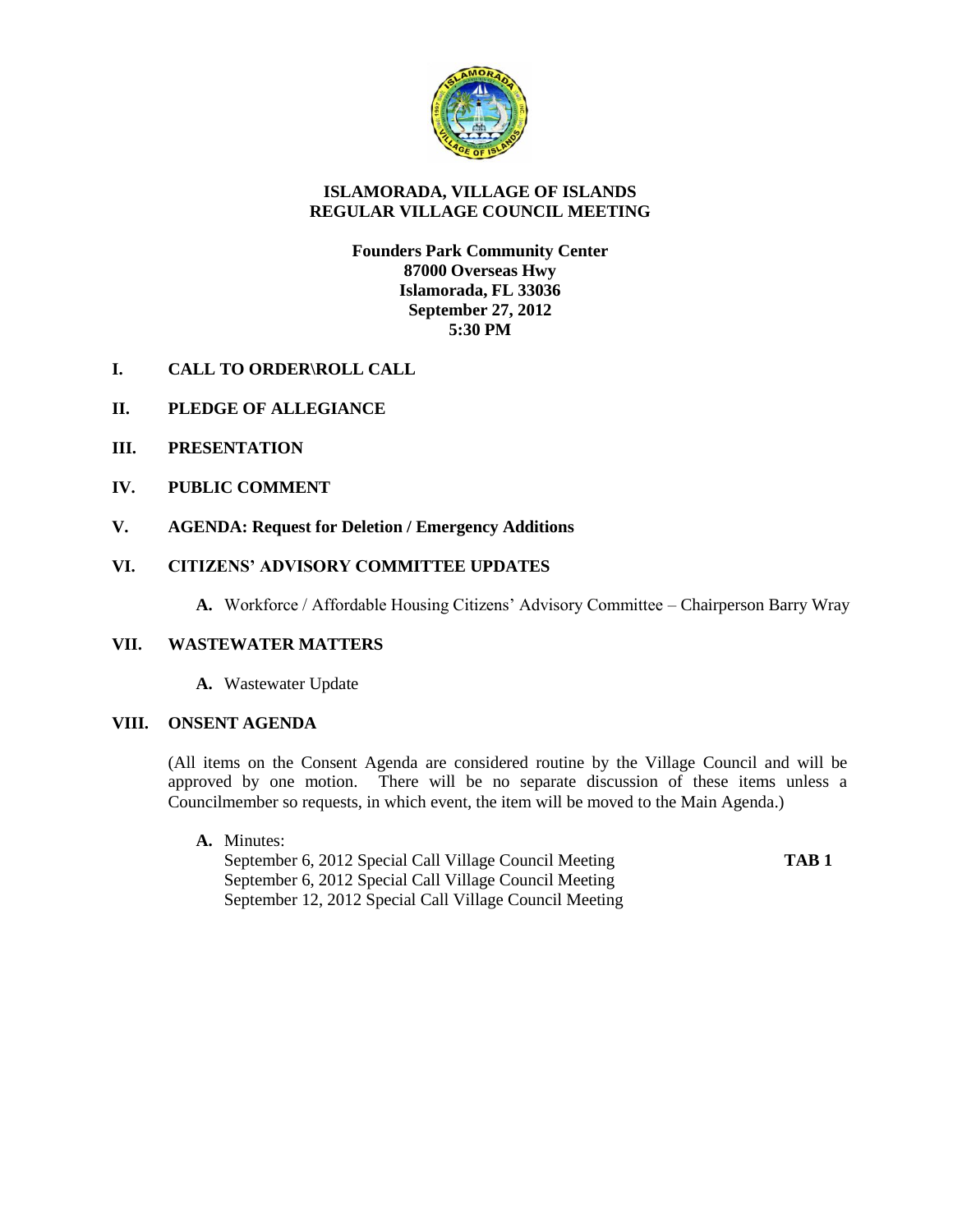**B.** Resolution Approving Second Amendment to Agreement for Professional **TAB 2**  State Lobbying Consulting Services

**A RESOLUTION OF THE VILLAGE COUNCIL OF ISLAMORADA, VILLAGE OF ISLANDS, FLORIDA APPROVING THE SECOND AMENDMENT TO PROFESSIONAL STATE LOBBYING CONSULTING SERVICES AGREEMENT BETWEEN WILLIAM J. PEEBLES, P.A. AND ISLAMORADA, VILLAGE OF ISLANDS TO PROVIDE PROFESSIONAL STATE LOBBYING SERVICES; AUTHORIZING VILLAGE OFFICIALS TO IMPLEMENT THE TERMS AND CONDITIONS OF THE SECOND AMENDMENT; AUTHORIZING THE VILLAGE MANAGER TO EXPEND BUDGETED FUNDS; AUTHORIZING THE VILLAGE MANAGER TO EXECUTE THE SECOND AMENDMENT; AND PROVIDING FOR AN EFFECTIVE DATE**

**C.** Resolution Approving the Landscape Maintenance Memorandum of Agreement **TAB 3** with Florida Department of Transportation, Contract #E-6H48

**A RESOLUTION OF THE VILLAGE COUNCIL OF ISLAMORADA, VILLAGE OF ISLANDS, FLORIDA APPROVING THE MAINTENANCE MEMORANDUM OF AGREEMENT BETWEEN FLORIDA DEPARTMENT OF TRANSPORTATION AND ISLAMORADA, VILLAGE OF ISLANDS TO PROVIDE BEAUTIFICATION IMPROVEMENTS IN THE US1 RIGHT-OF-WAY, FROM COLUMBUS DRIVE TO 1,056 FEET NORTH OF COLUMBUS DRIVE (MM76.5); AUTHORIZING VILLAGE OFFICIALS TO IMPLEMENT THE TERMS AND CONDITIONS OF THE AGREEMENT; AUTHORIZING THE VILLAGE MANAGER TO EXPEND BUDGETED FUNDS; AUTHORIZING THE VILLAGE MANAGER TO EXECUTE THE AGREEMENT; AND PROVIDING FOR AN EFFECTIVE DATE**

**D.** Resolution Approving the Landscape Maintenance Memorandum of Agreement **TAB 4** with the Florida Department of Transportation, Contract #E-6G60

**A RESOLUTION OF THE VILLAGE COUNCIL OF ISLAMORADA, VILLAGE OF ISLANDS, FLORIDA APPROVING THE MAINTENANCE MEMORANDUM OF AGREEMENT BETWEEN FLORIDA DEPARTMENT OF RANSPORTATION AND ISLAMORADA, VILLAGE OF ISLANDS TO PROVIDE BEAUTIFICATION IMPROVEMENTS IN THE US1 RIGHT-OF-WAY, FROM 1,900 FEET SOUTH OF SNAKE CREEK BRIDGE (MM 85.3) TO 100 FEET SOUTH OF PIPPEN DRIVE (MM 87.3); AUTHORIZING VILLAGE OFFICIALS TO IMPLEMENT THE TERMS AND CONDITIONS OF THE AGREEMENT; AUTHORIZING THE VILLAGE MANAGER TO EXPEND BUDGETED FUNDS; AUTHORIZING THE VILLAGE MANAGER TO EXECUTE THE AGREEMENT; AND PROVIDING FOR AN EFFECTIVE DATE**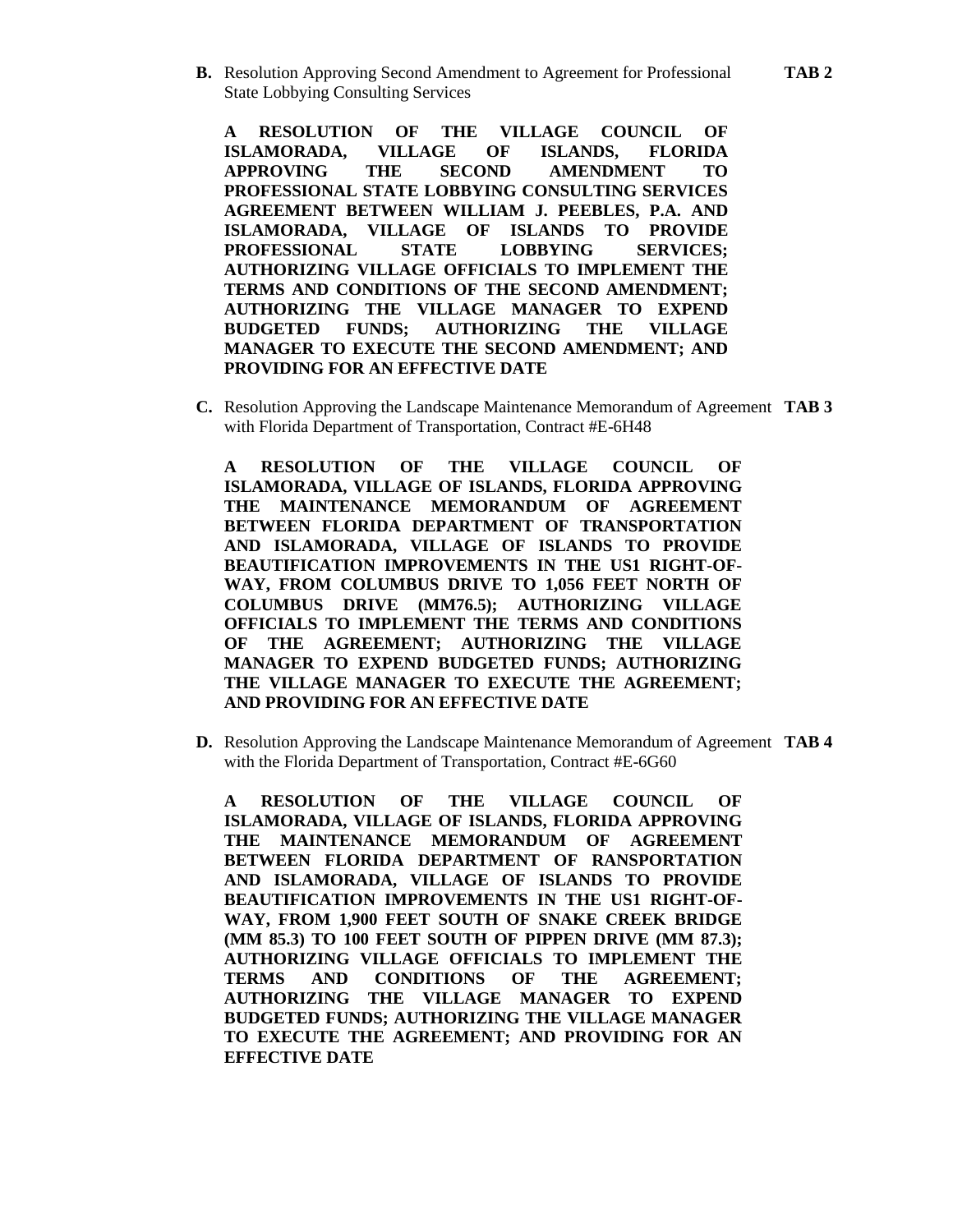**E.** Resolution to Approve 401(A) Qualified Retirement Plan Adopting Agreement **TAB 5**

**A RESOLUTION OF THE VILLAGE COUNCIL OF ISLAMORADA, VILLAGE OF ISLANDS, FLORIDA, AMENDING THE VILLAGE'S 401(A) QUALIFIED RETIREMENT PLAN ADOPTION AGREEMENT TO BRING THE PLAN INTO COMPLIANCE WITH THE ECONOMIC GROWTH AND TAX RELIEF RECONCILIATION ACT OF 2001 AND OTHER LEGISLATIVE AND REGULATORY CHANGES; APPROVING THE ADOPTION AGREEMENT BRINGING THE PLAN INTO COMPLIANCE WITH THE LEGISLATIVE AND REGULATORY CHANGES; AND PROVIDING FOR AN EFFECTIVE DATE**

#### **IX. ORDINANCES**

**A.** Second Reading – Proposed Text Amendment to Comprehensive Plan **TAB 6** Policy 9-1.3.1

**AN ORDINANCE OF ISLAMORADA, VILLAGE OF ISLANDS, FLORIDA, AMENDING POLICY 9-1.3.1 "UPDATE AND ADOPT A FIVE YEAR SCHEDULE OF CAPTIAL IMPROVEMENTS ANNUALLY" OF THE COMPREHENSIVE PLAN BY UPDATING THE CAPITAL IMPROVEMENTS PROGRAM; PROVIDING FOR THE TRANSMITTAL OF THIS ORDINANCE TO THE FLORIDA DEPARTMENT OF ECONOMIC OPPORTUNITY; PROVIDING FOR SEVERABILITY; AND PROVIDING FOR AN EFFECTIVE DATE UPON APPROVAL OF THIS ORDINANCE BY THE FLORIDA DEPARTMENT OF ECONOMIC OPPORTUNITY**

**X. QUASI-JUDICIAL**

#### **XI. RESOLUTIONS**

**A.** Resolution Approving the Operating Agreement with the Islamorada Foundation,**TAB 7** Inc. for Southwinds Park

**A RESOLUTION OF THE VILLAGE COUNCIL OF ISLAMORADA, VILLAGE OF ISLANDS, FLORIDA APPROVING THE AGREEMENT BETWEEN THE ISLAMORADA FOUNDATION, INC. AND ISLAMORADA, VILLAGE OF ISLANDS TO PROVIDE FOR THE DAILY OPERATIONS, DEVELOPMENT AND MAINTENANCE OF SOUTHWINDS PARK; AUTHORIZING VILLAGE OFFICIALS TO IMPLEMENT THE TERMS AND CONDITIONS OF THE AGREEMENT; AUTHORIZING THE VILLAGE MANAGER TO EXPEND BUDGETED FUNDS; AUTHORIZING THE VILLAGE MANAGER TO EXECUTE THE AGREEMENT; AND PROVIDING FOR AN EFFECTIVE DATE**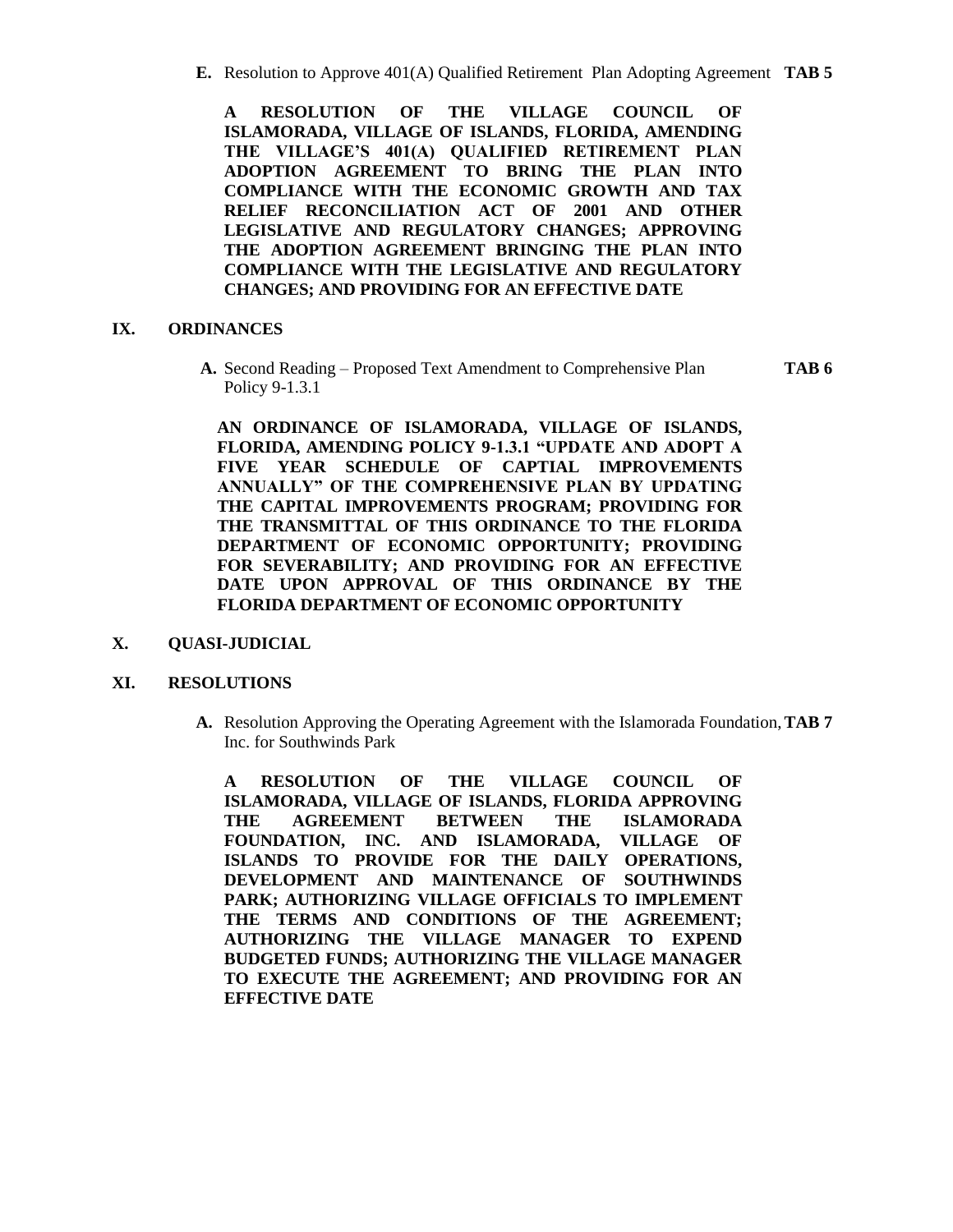**B.** Resolution Concerning the Potential Consequences if Amendment 4 to the **TAB 8** Florida Constitution is adopted

**A RESOLUTION OF ISLAMORADA, VILLAGE OF ISLANDS CONCERNING AMENDMENT 4 TO THE FLORIDA CONSTITUTION WHICH, IF ADOPTED, WOULD CREATE ADDITIONAL INEQUITIES IN FLORIDA'S TAX SYSTEM BY GRANTING CERTAIN TAX BREAKS TO SOME TAXPAYERS AT THE EXPENSE OF OTHER TAXPAYERS; PROVIDING FOR EVALUATION OF IMPACT TO THE VILLAGE; URGING RESIDENTS TO CONSIDER POTENTIAL ADVERSE CONSEQUENCES; PROVIDING FOR TRANSMITTAL; AND PROVIDING FOR AN EFFECTIVE DATE**

**C.** Amendment to 380 Agreement Between the Village, DEO and Philip **TAB 9** Sena / DLP, Inc.

**A RESOLUTION OF THE VILLAGE COUNCIL OF ISLAMORADA, VILLAGE OF ISLANDS, FLORIDA AMENDING RESOLUTION NO. 06-07-55 APPROVING AN AMENDED AGREEMENT BETWEEN THE VILLAGE, THE FLORIDA DEPARTMENT OF ECONOMIC OPPORTUNITY (DEO), AND PHILLIP SENA / D L P, INC. AUTHORIZED BY SECTION 380.032(3), FLORIDA STATUTES; AUTHORIZING THE APPROPRIATE VILLAGE OFFICIALS TO IMPLEMENT THE TERMS AND CONDITIONS OF THE AGREEMENT; AUTHORIZING THE MAYOR TO EXECUTE THE AGREEMENT; AND PROVIDING FOR AN EFFECTIVE DATE**

**D.** Resolution - Approval the Residential Building Permit Allocation System **TAB 10** Ranking and Awards Quarter 3 of 2012

**A RESOLUTION OF THE VILLAGE COUNCIL OF ISLAMORADA, VILLAGE OF ISLANDS, FLORIDA, APPROVING THE RESIDENTIAL BUILDING PERMIT ALLOCATION RANKINGS AND AWARDING RESIDENTIAL BUILDING PERMIT ALLOCATIONS FOR QUARTER 3 OF 2012 OF THE BUILDING PERMIT ALLOCATION SYSTEM; AND PROVIDING FOR AN EFFECTIVE DATE**

- **XII. MOTIONS**
- **XIII. UNFINISHED BUSINESS**
- **XIV. MAYOR / COUNCIL COMMUNICATIONS**
- **XV. VILLAGE ATTORNEY / VILLAGE MANAGER COMMUNICATIONS**